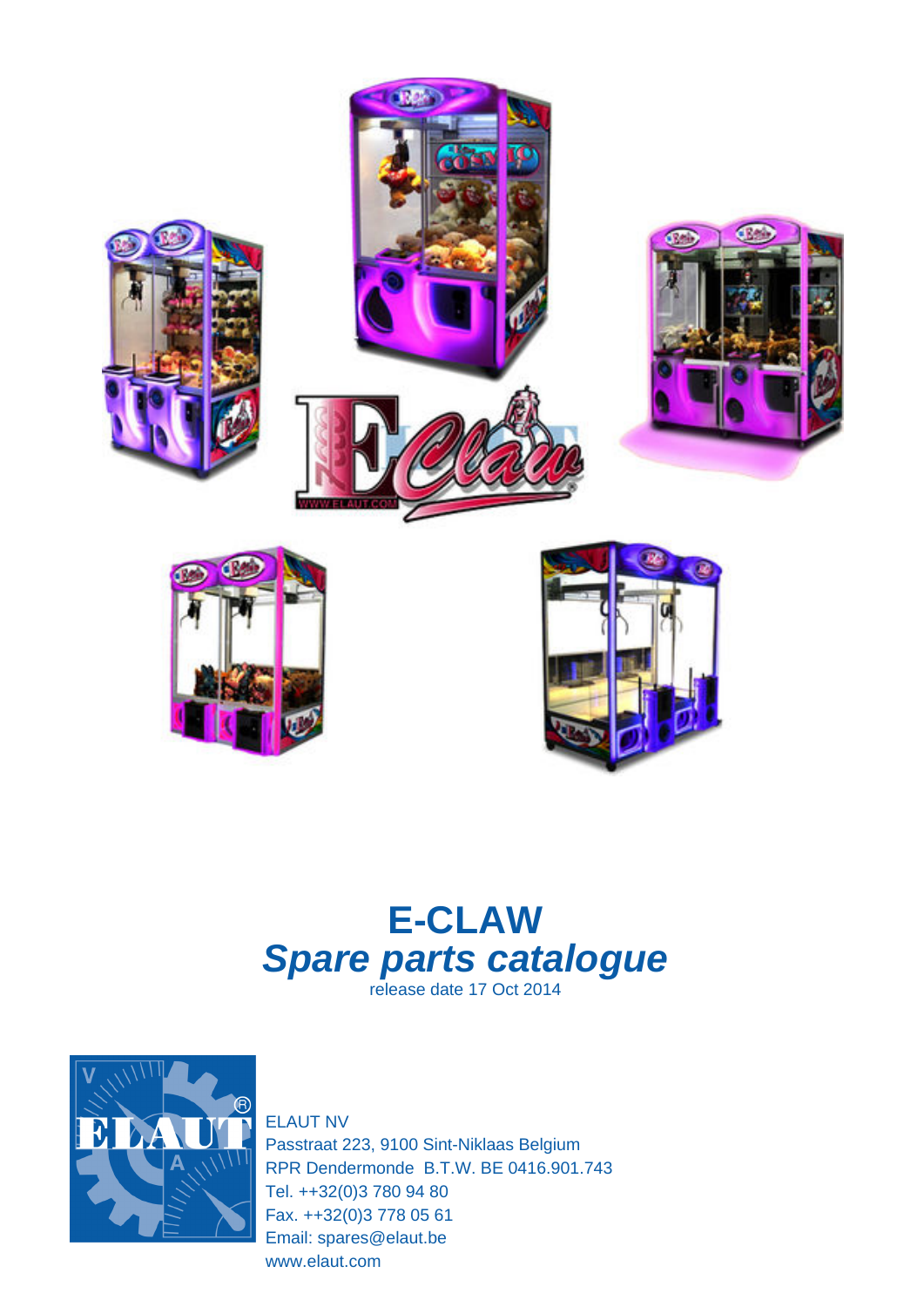# profiles 4308.1900 **Plastic corner transparent**   $|I=1900$ 4308.1600 **Pvc prof.9276 trans wit l=1600**

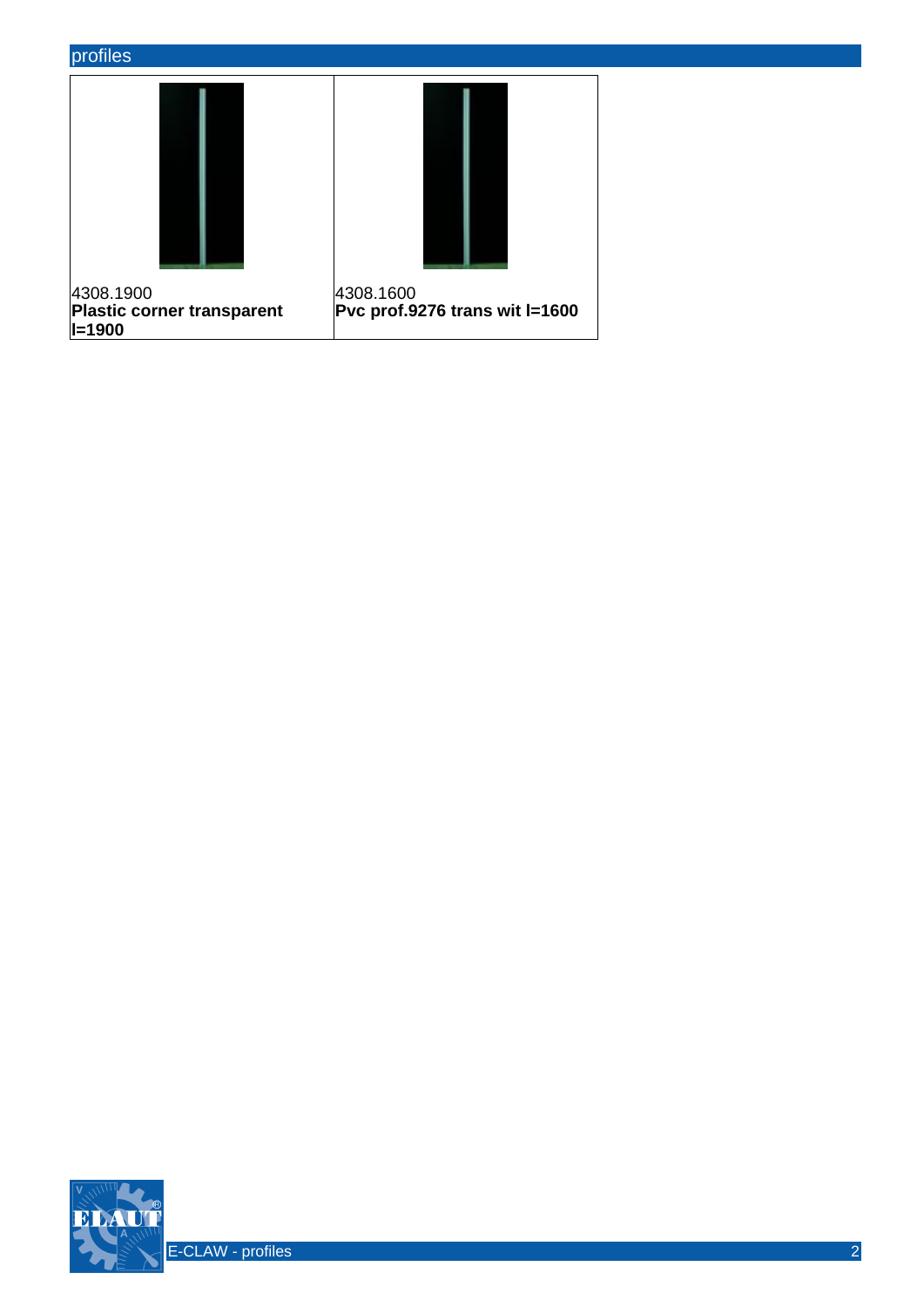#### artwork



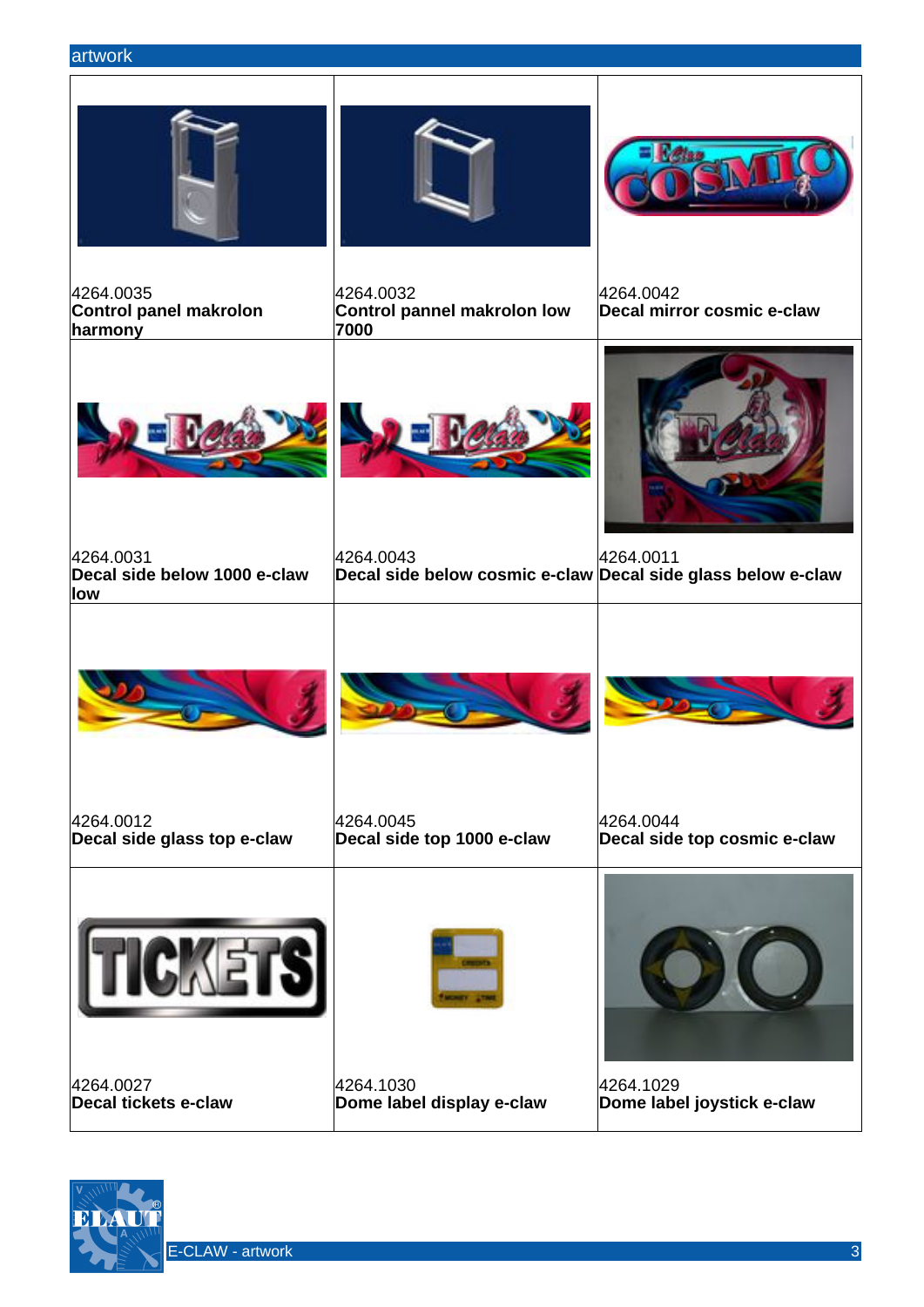

4264.1028 **Dome label push button e-claw**



4264.1014 **Dome label silver around logo**



4264.0002 **Drawer front e-claw 900**



4264.0036 **Front 900 right makrolon 7000 low**



4264.0001 **Front drawer 6000 macrolon 7000**



4264.0038 **Front drawer cosmic makrolon 7000**



4264.0034 **Front prize door 900 low makrolon**





4264.0013 **Label loudspeaker logo elaut**



5264.0036 **Logo disk loudspeaker 7000**



4264.0023 **Makrolon lower side 7000**



5364.0014 **Ornamental bracket control panel**

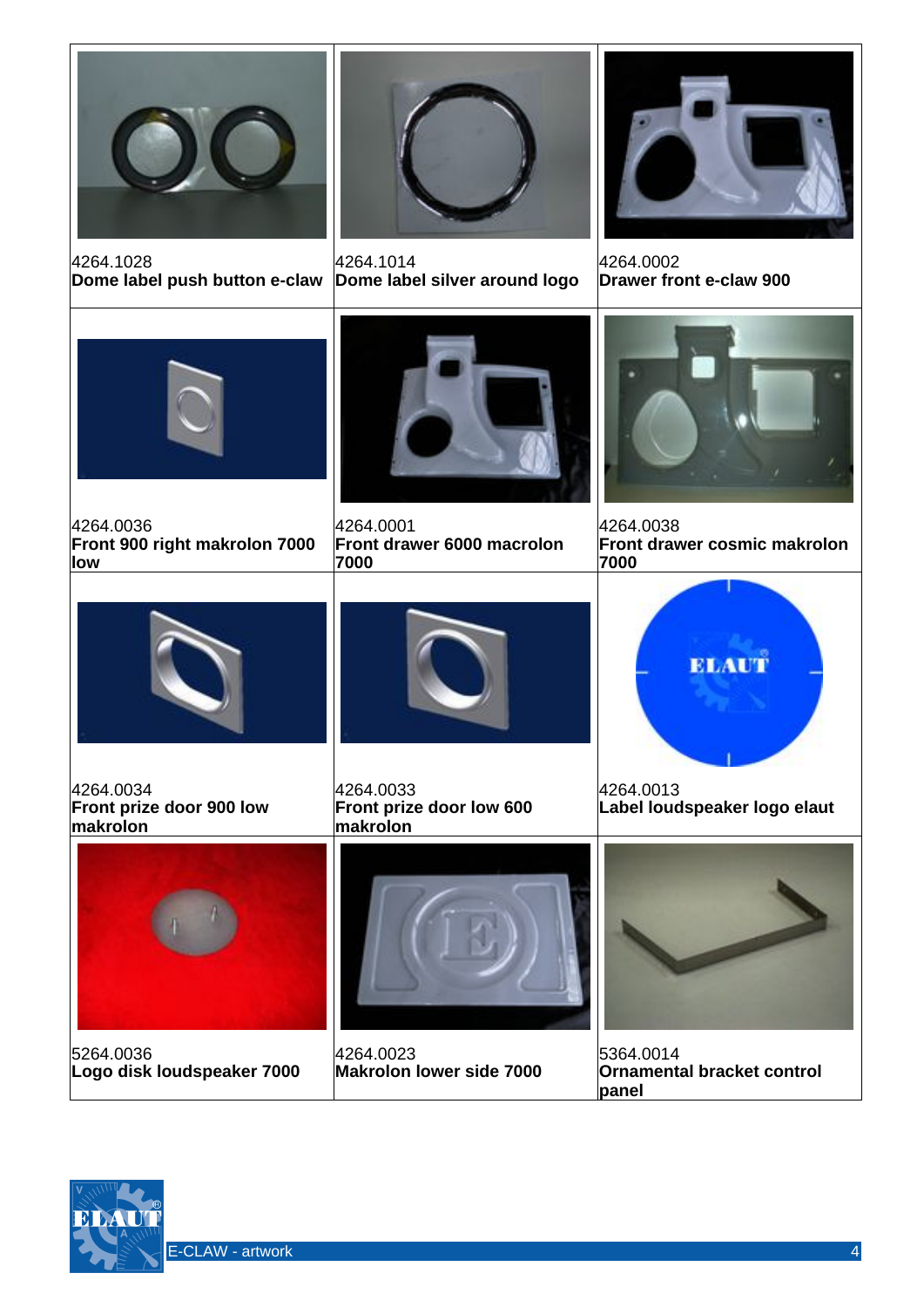| 5364.0009<br>Ornamental plate 600 re 7000 | 5364.0011<br>Ornamental plate 900 li 7000 | 5364.0010<br>Ornamental plate 900 re 7000 |
|-------------------------------------------|-------------------------------------------|-------------------------------------------|
|                                           |                                           |                                           |
| 4264.0007<br>Plexi display 7000           | 4277.0510<br>Strip chrome 7mm slant dlux  |                                           |

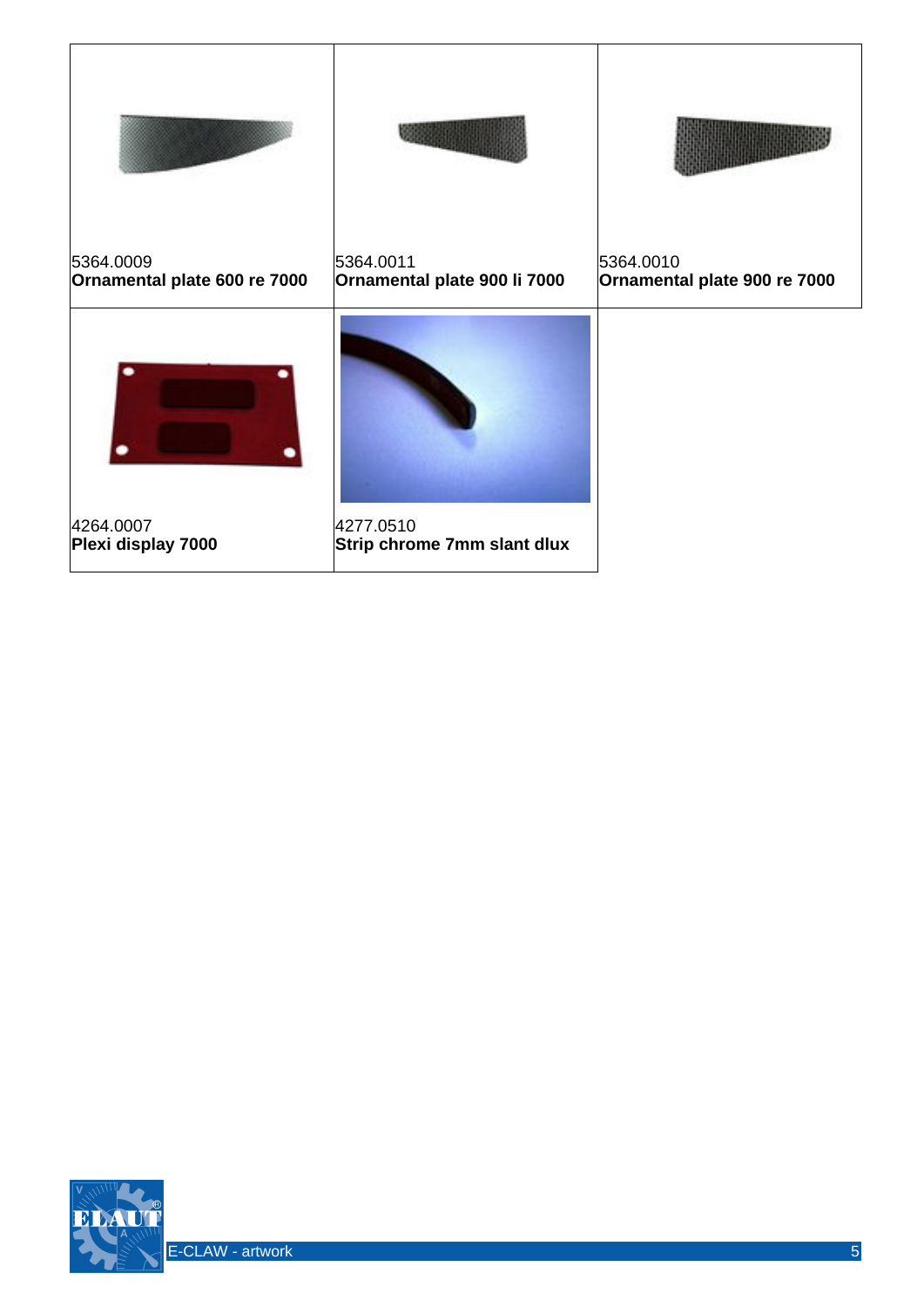#### money handling



2745.0151 **Big front plate coin acceptor comestero**



2760.0134 **Bill acceptor gba st2**



2745.0150 **Coin acc. comestero euro without frontpl**



2720.0200 **Coin comparator will join**



2745.0007 **Coin mechanism nri - euro**



2745.0109 **Coin mechanism small wh euro**



2745.0107 **Coin mechanism wh euro**



2745.0108 **Coin mechanism wh pound**



2760.0136 **Front plate bill acceptor st2**



2745.1110 **Front small wh coin acceptor**



2745.1100 **Frontplate wh coin mechanism**



2745.0152 **Little frontplate coin accept. comestero**

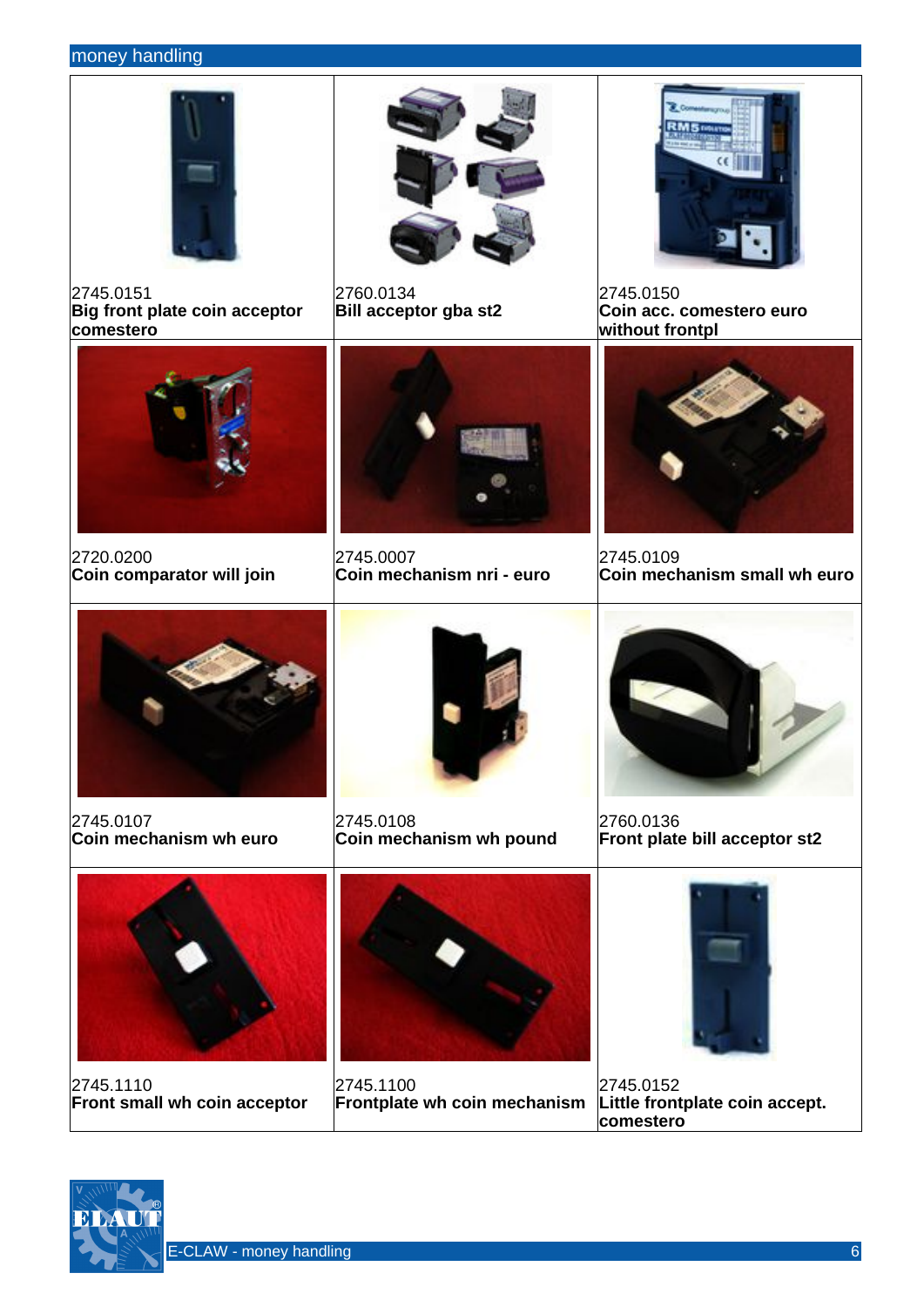#### electric+electronic parts



9239.0414 **Itx main supply unit 115v**



9239.0404 **Itx main supply unit 230v**





2070.1024 **Loudspeaker 4 ohm 60w 10.2c**



1151.3500 **Ntc 50r 2 amperes**



9090.9006 **Optical eye bigone mk2**



1459.0009 **Power supply led lighting 25v/0.7a**



1459.0010 **Power supply lighting 0.7a[30v]100-240va**





9092.0156 **Switched supply 240w 24v**



2410.0231 **Transfo ringcore 230va 2x24v 2x115v**





9236.0420 **Unit itx controller crane**

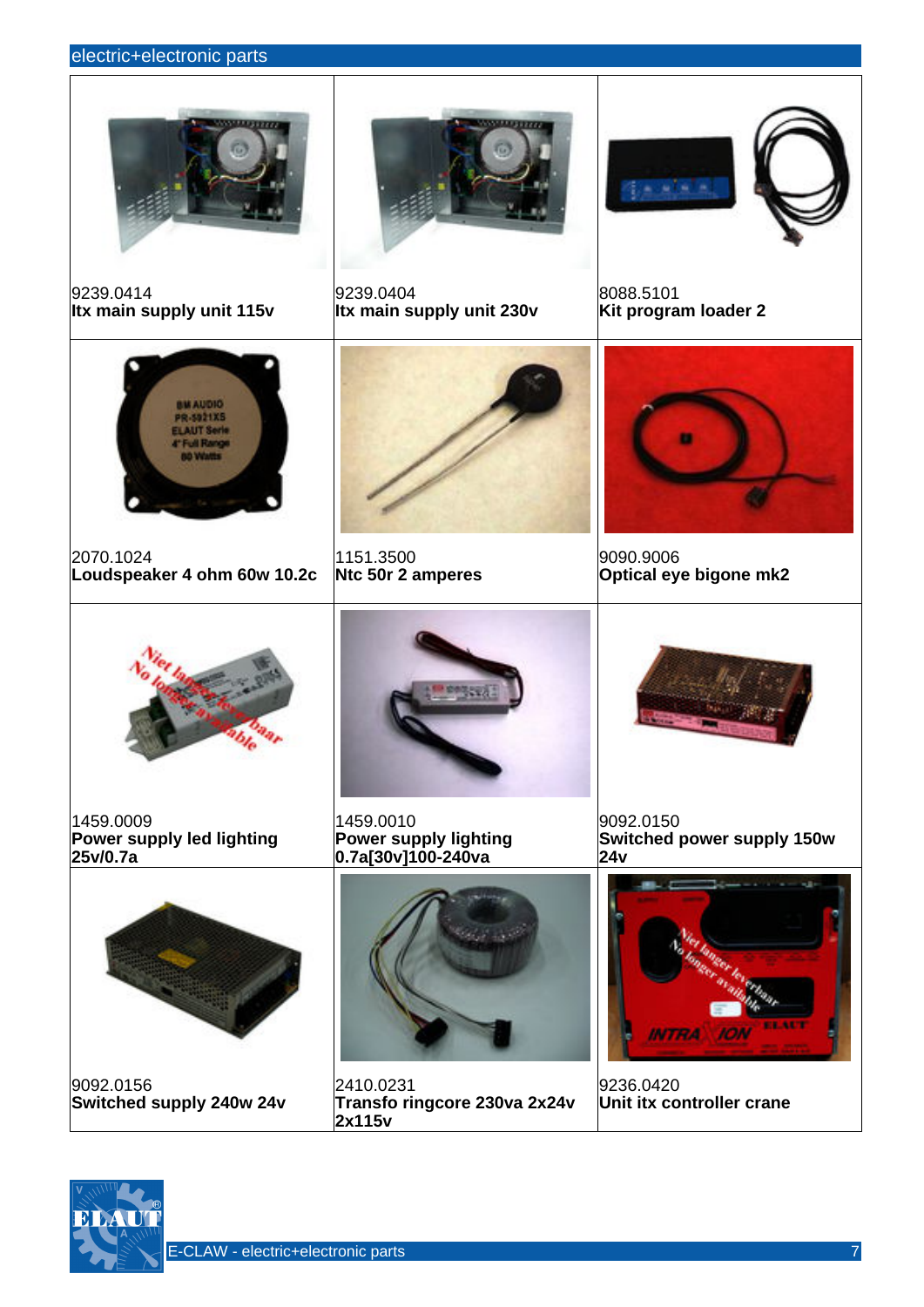

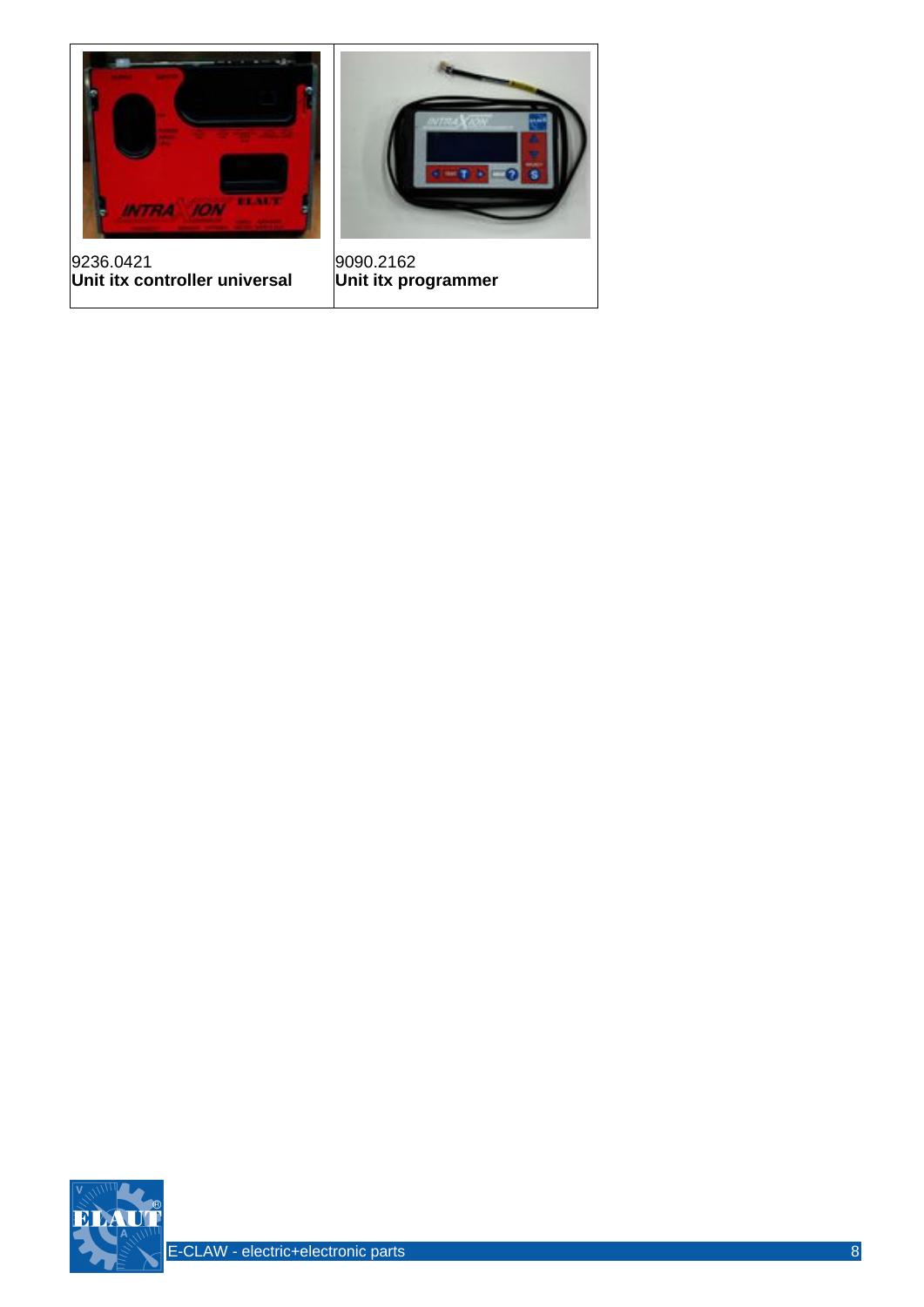### exterior housing



5419.0011 **Ball bearing for glass rail**



2150.0120 **Bulbholder & microswitch for pushbutton**



2150.0150 **Button round yellow 44mm**

| 3500.6078<br>Cable carrier 580mm cosmic itx Castor frame turnable 5 holes | 7030.0080<br>with brake                                       | 7089.0001<br><b>Cleaning product plexi e-claw</b> |
|---------------------------------------------------------------------------|---------------------------------------------------------------|---------------------------------------------------|
|                                                                           |                                                               |                                                   |
| 1799.9000<br>Conn jumper pin header step<br>2.54                          | 5364.0028<br><b>Control plate push-button</b><br>cover e-claw | 6880.0061<br>Distance piece 1.6x6x1.6             |
|                                                                           |                                                               |                                                   |
| 4019.0001<br><b>Glass shelf 524x150 600</b>                               | 4019.0002<br><b>Glass shelf 794x150 900</b>                   | 9090.0755<br>Glass shelf with profiles 600        |

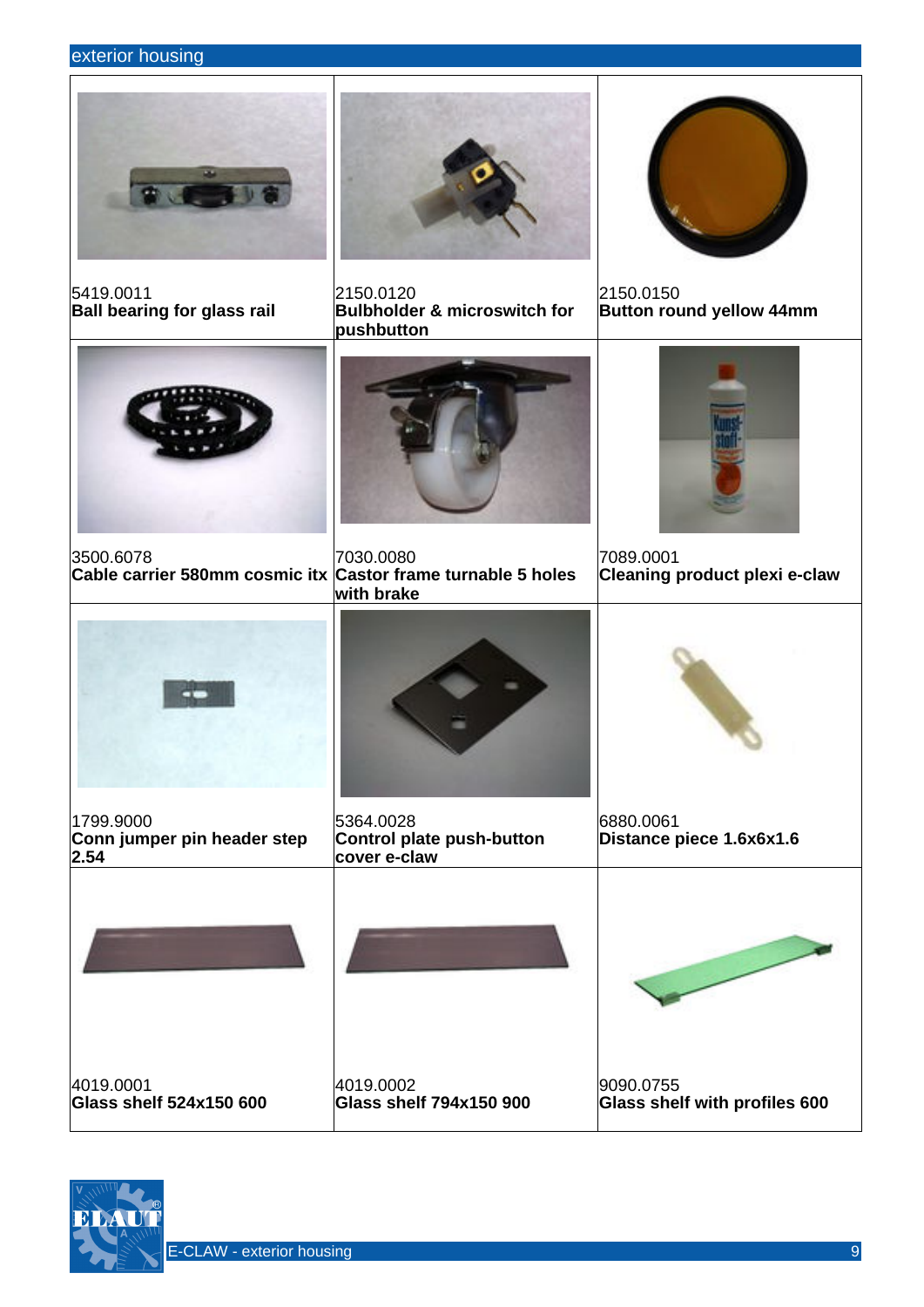

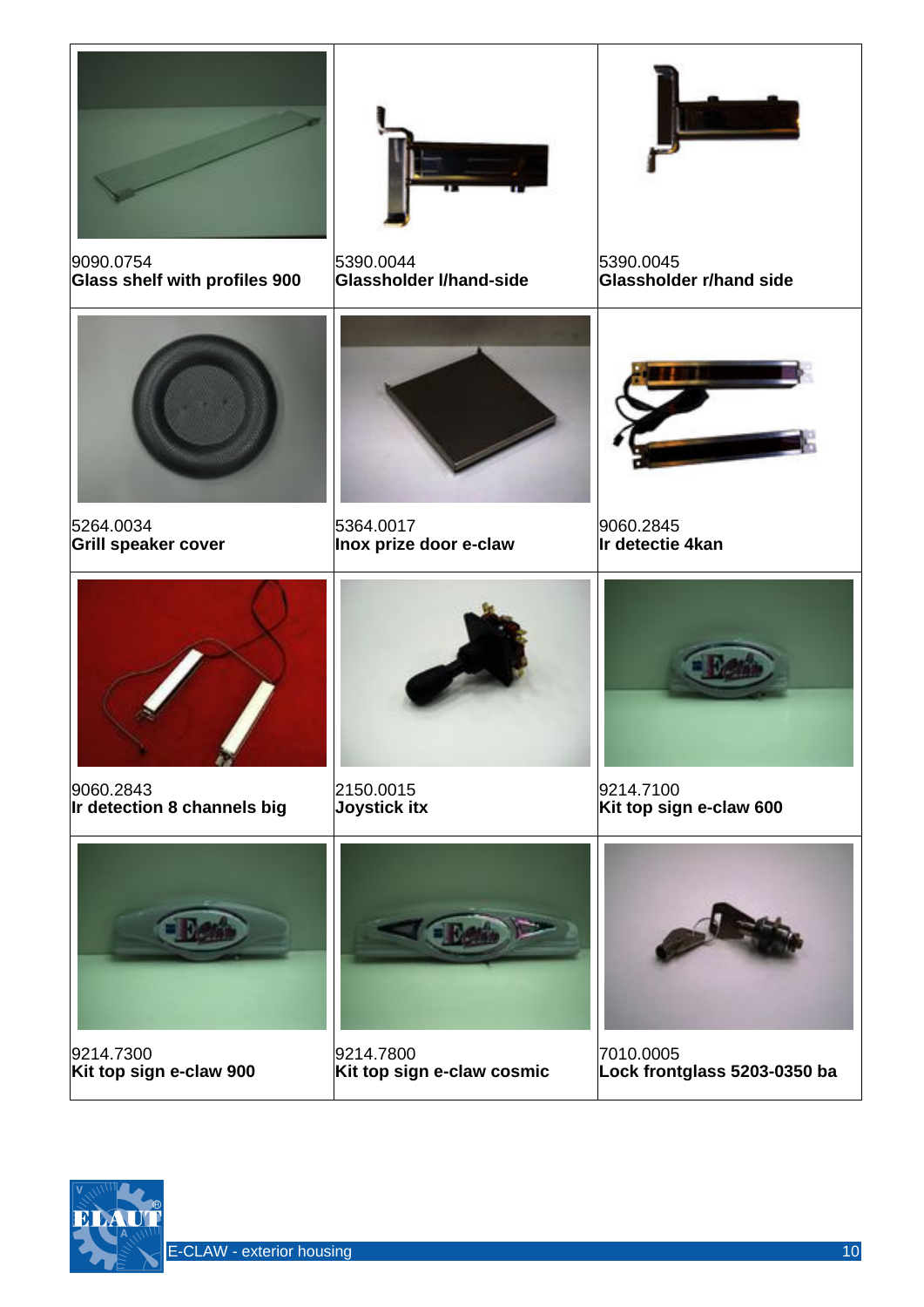

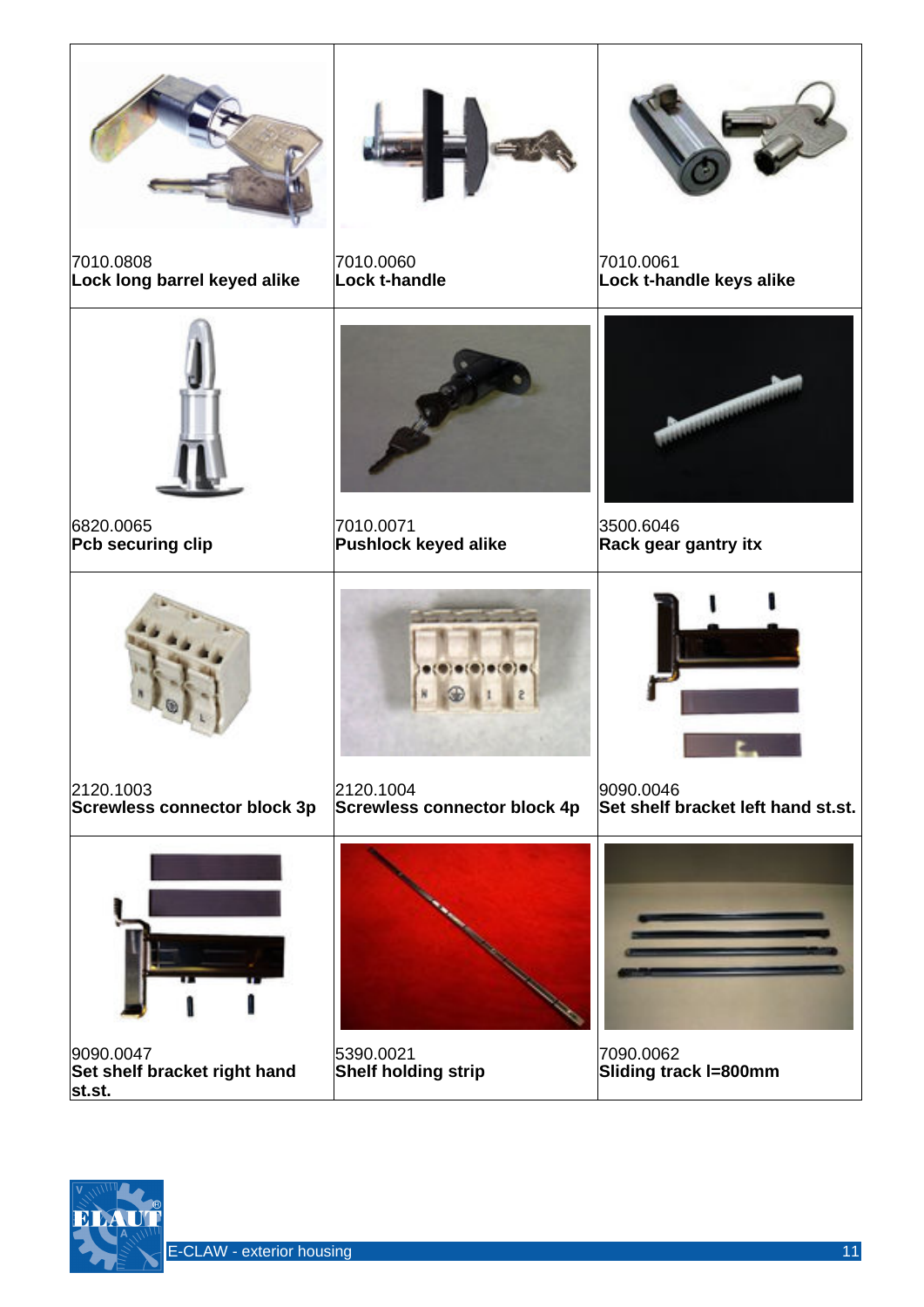

2150.0167 **Switch + led push button e-claw**

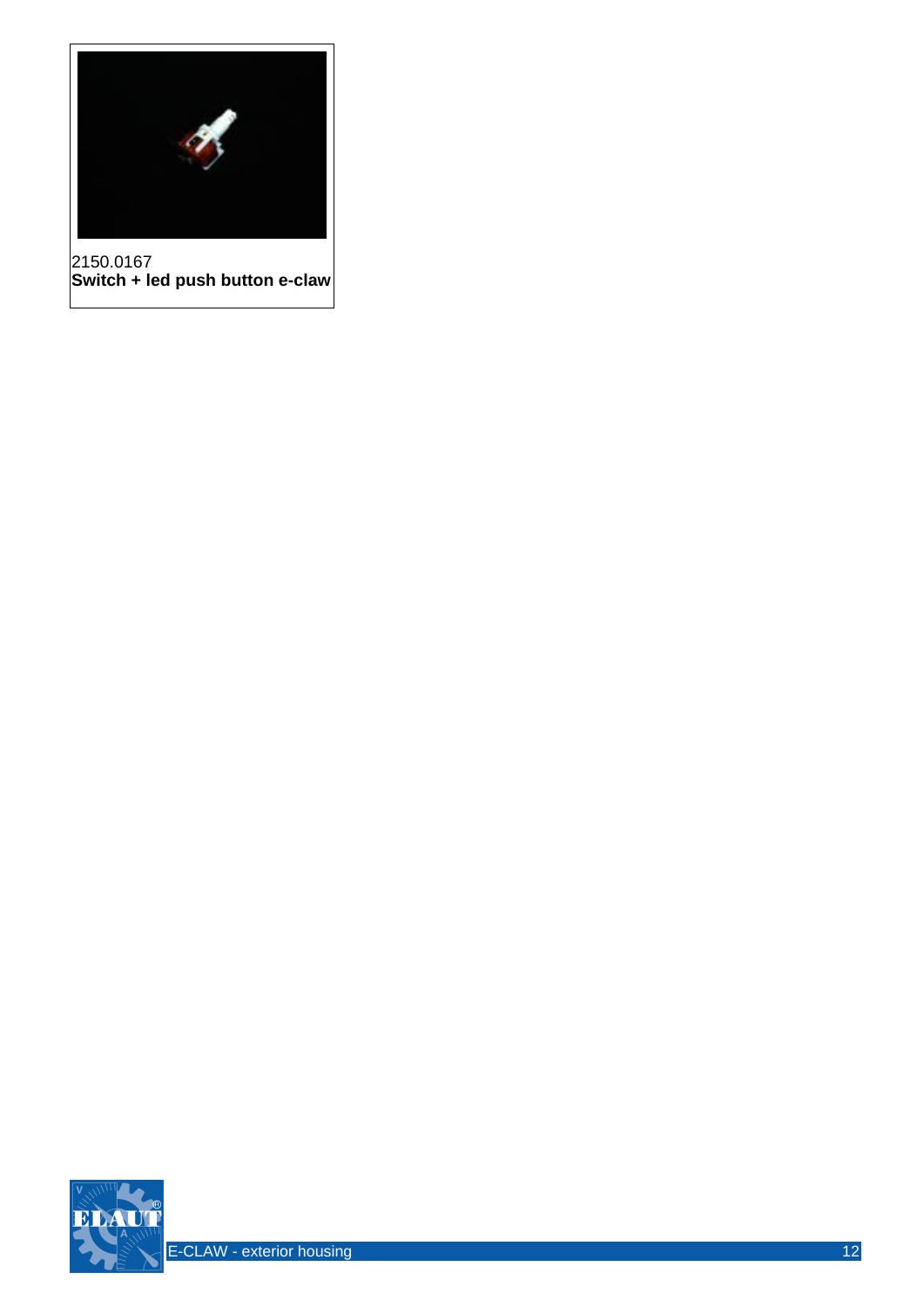#### gantry + claws



6880.0056 **Afstandhouder pcb skiffy**



3500.6180 **Anti-swing bush itx grab**



3500.6190 **Anti-swing bush lock itx**



6880.0048 **Anti-verliesring m3**



3500.6081 **Balans rem wagen itx**



3500.6073 **Belt htd pitch5 1270mm itx gantry 800**



3500.6020 **Belt htd pitch5 1500mm itx gantry**



3500.6072 **Belt htd pitch5 2m itx gantry cosmic**



9036.5265 **Bottom part blue claw xb**



9036.5264 **Bottom part blue claw xd**



9036.5268 **Bottom part claw small xc**



9036.5261 **Bottom part extra small claw xs**

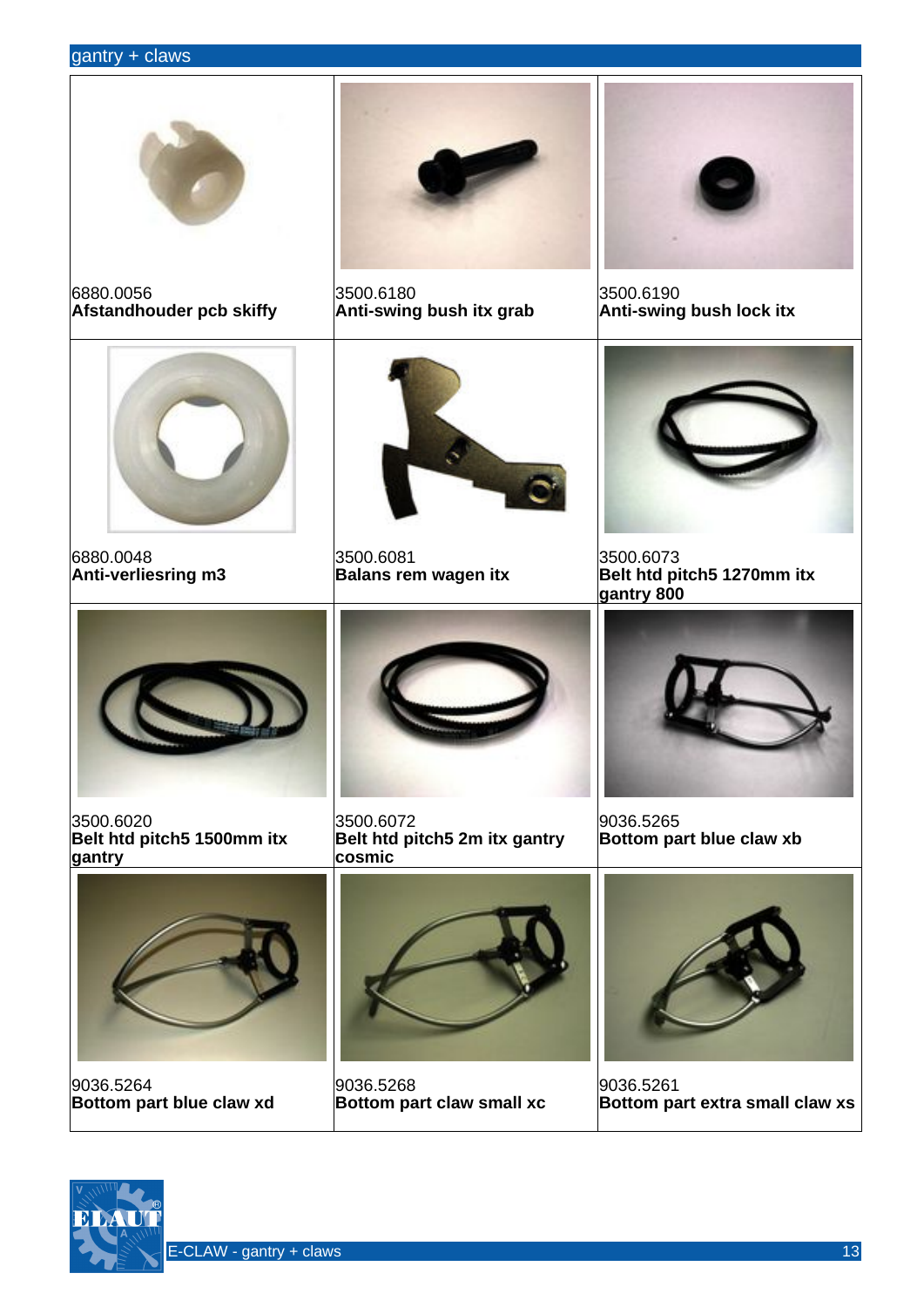

9036.5262



**Bottom part extra small claw xu Bottom part golden claw xl** 9036.5271



9036.5272 **Bottom part golden claw xm**



9036.5267 **Bottom part small claw xb**



9036.5269 **Bottom part small claw xd**



9036.5266 **Bottom part small claw xu**



6820.0008 **Cable clip power cord itx**



3500.0973 **Claw holder star-shaped nylon**



9036.5465 **Claw itx blue assy type b**



9036.5464 **Claw itx blue assy type d**



3500.6162 **Coil housing cap blue itx claw**

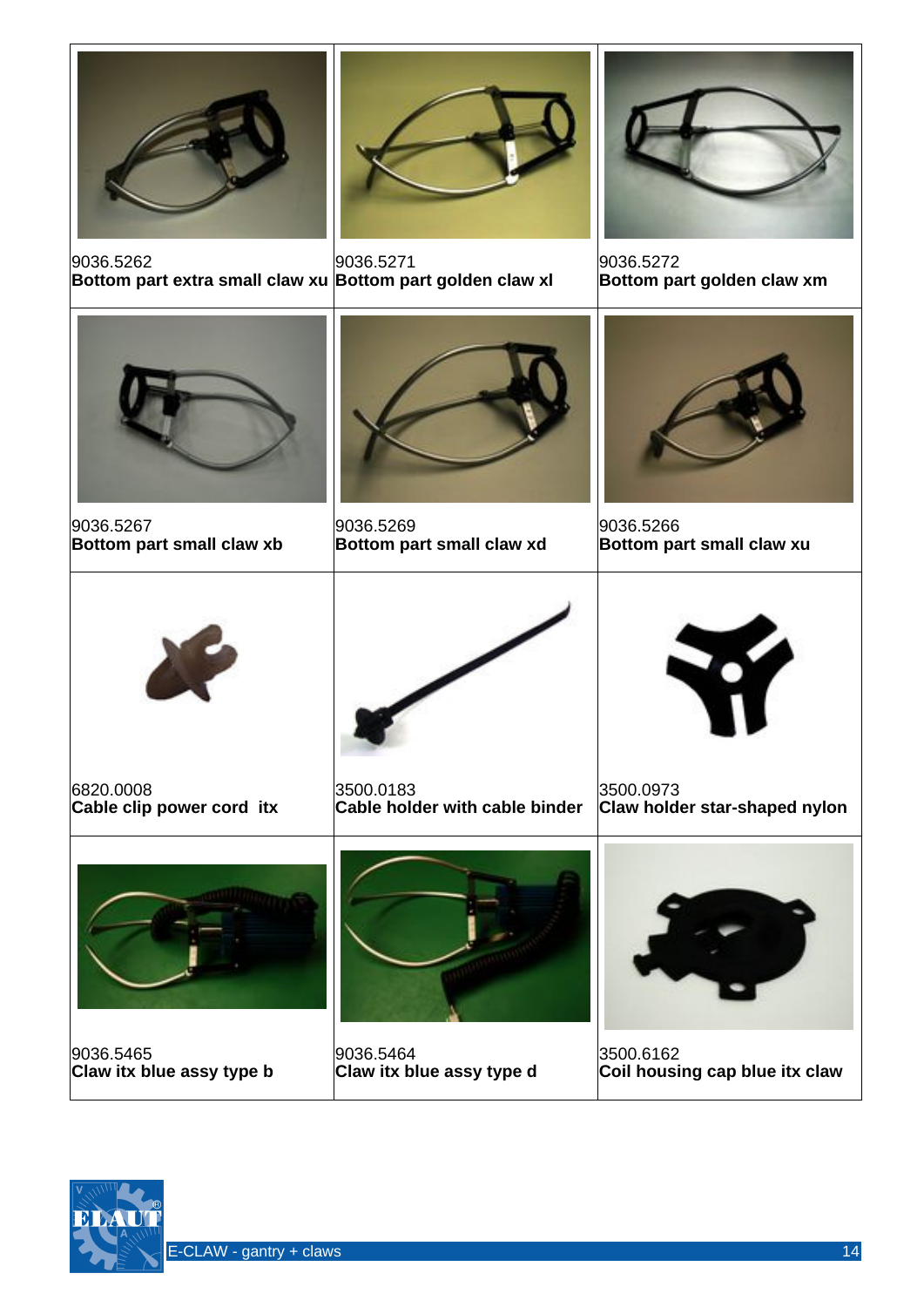





3500.6161 **Coil housing cap golden itx cla**

3500.6160 **Coil housing cap small itx claw**

9090.6017 **Complete string winder 45mm itx gantry**



9036.5463 **Extra small itx claw assy type b Extra small itx claw assy type s**



9036.5461 9036.5462



**Extra small itx claw assy type u**



9235.6002 **Gantry itx 800 mk2**



9235.6001 **Gantry itx 900 mk2**



9235.6003 **Gantry itx cosmic mk2**



3500.6045 **Gear wheel motor itx gantry**



9036.5471 **Golden itx claw assy type l**



9036.5472 **Golden itx claw assy type m**

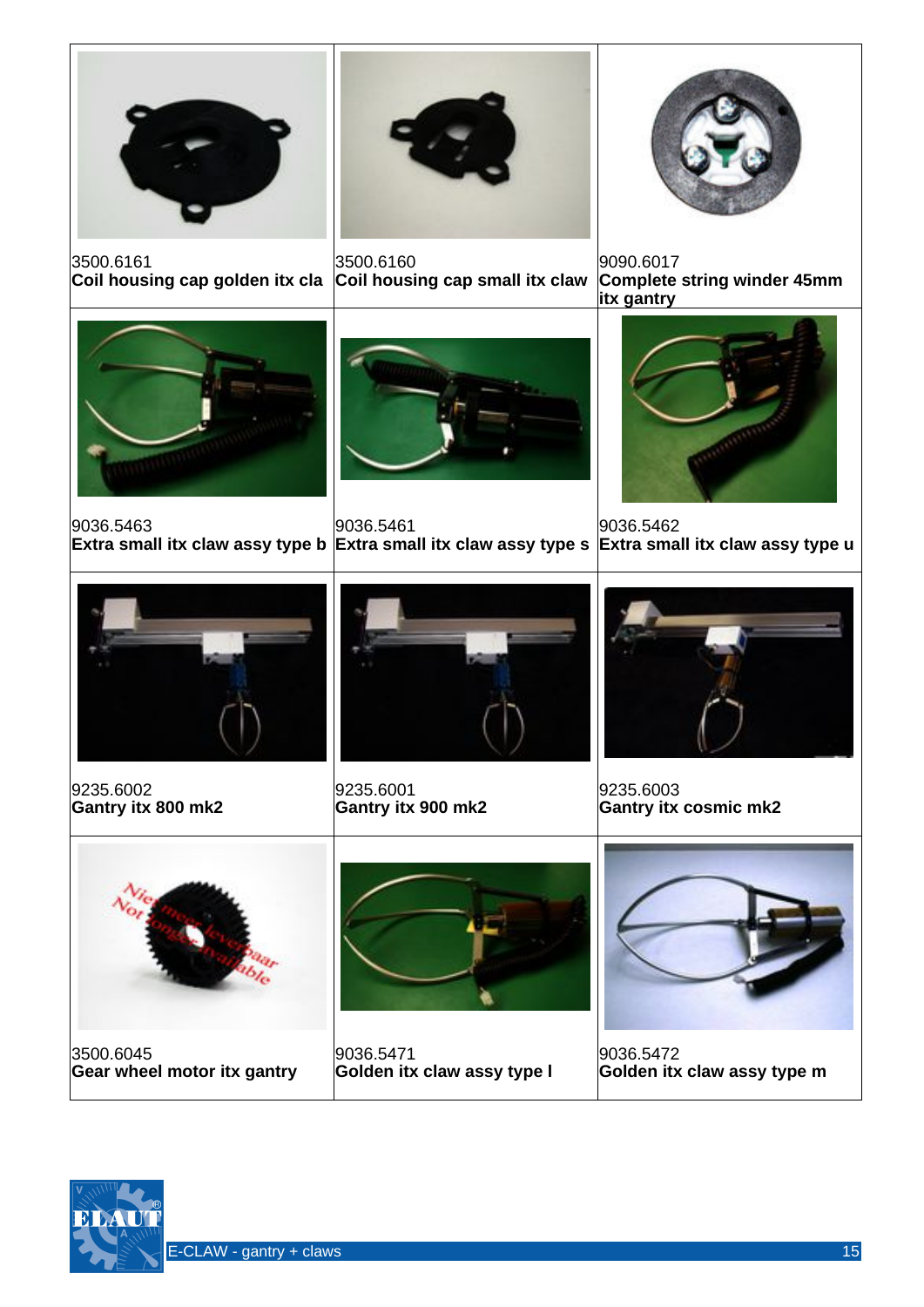

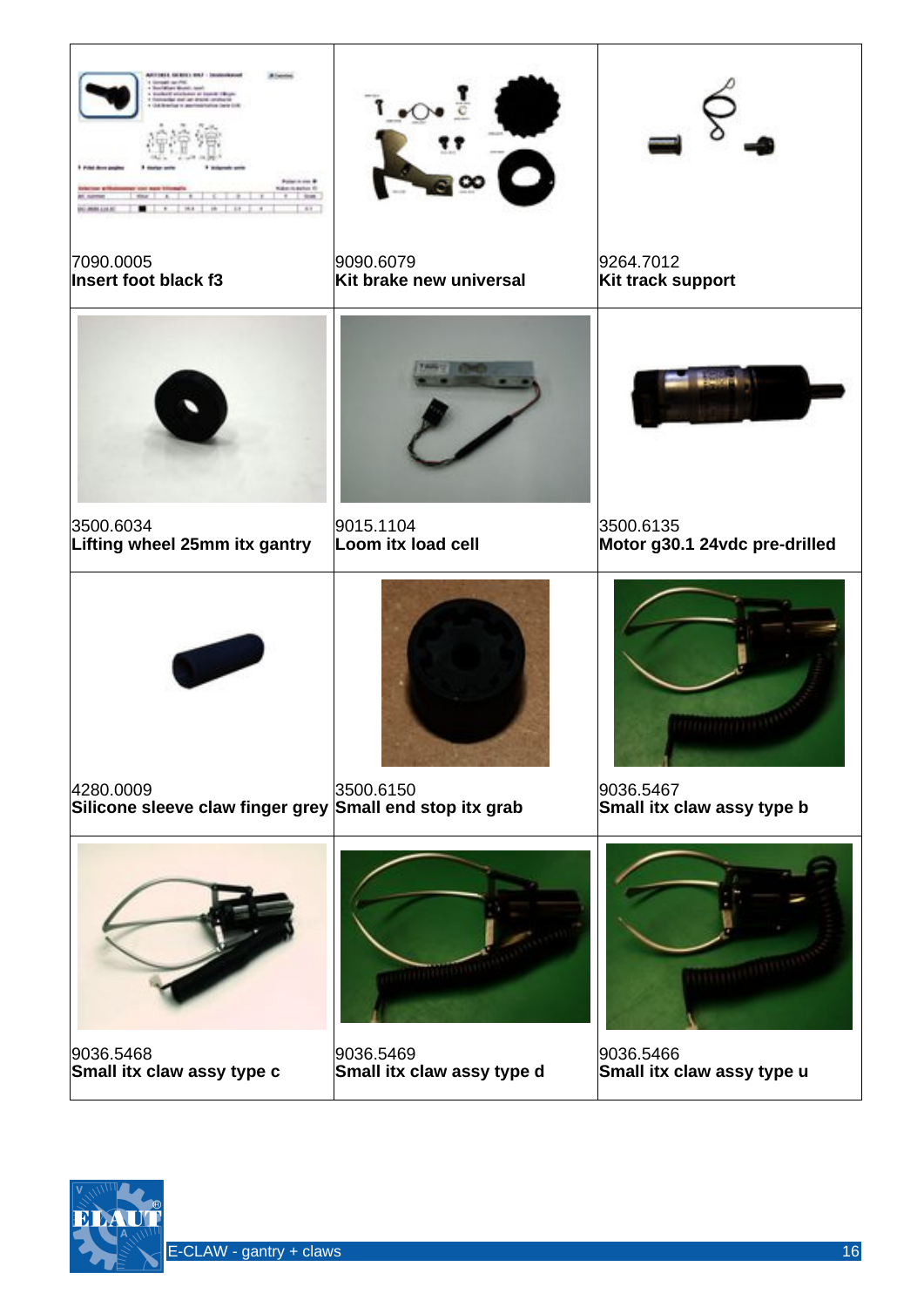| <b>MWW</b>                                        | <b>MWW</b>                                         |                                                |
|---------------------------------------------------|----------------------------------------------------|------------------------------------------------|
| 3500.6047<br>Spring crossover plate itx<br>gantry | 3500.0761<br>Spring lifter 27.5mm                  | 6250.0005<br><b>Starlock fixing washer 5mm</b> |
|                                                   |                                                    |                                                |
| 3500.6080<br><b>Tandwiel rem itx</b>              | 3500.6041<br>Timing-belt pulley 24t itx<br>bearing | 3500.6040<br>Timing-belt pulley 24t motor itx  |
|                                                   |                                                    |                                                |
| 3500.6031<br>Torsion spring brake itx gantry      | 3500.6079<br>Trap wheel gear itx                   | 9264.7010<br>Unit loom gantry cabinet e-claw   |
|                                                   |                                                    |                                                |
| 9036.5363<br>Upper part golden itx claw           | 9036.5362<br><b>Upper part itx claw blue</b>       | 9036.5364<br>Upper part itx claw green light   |

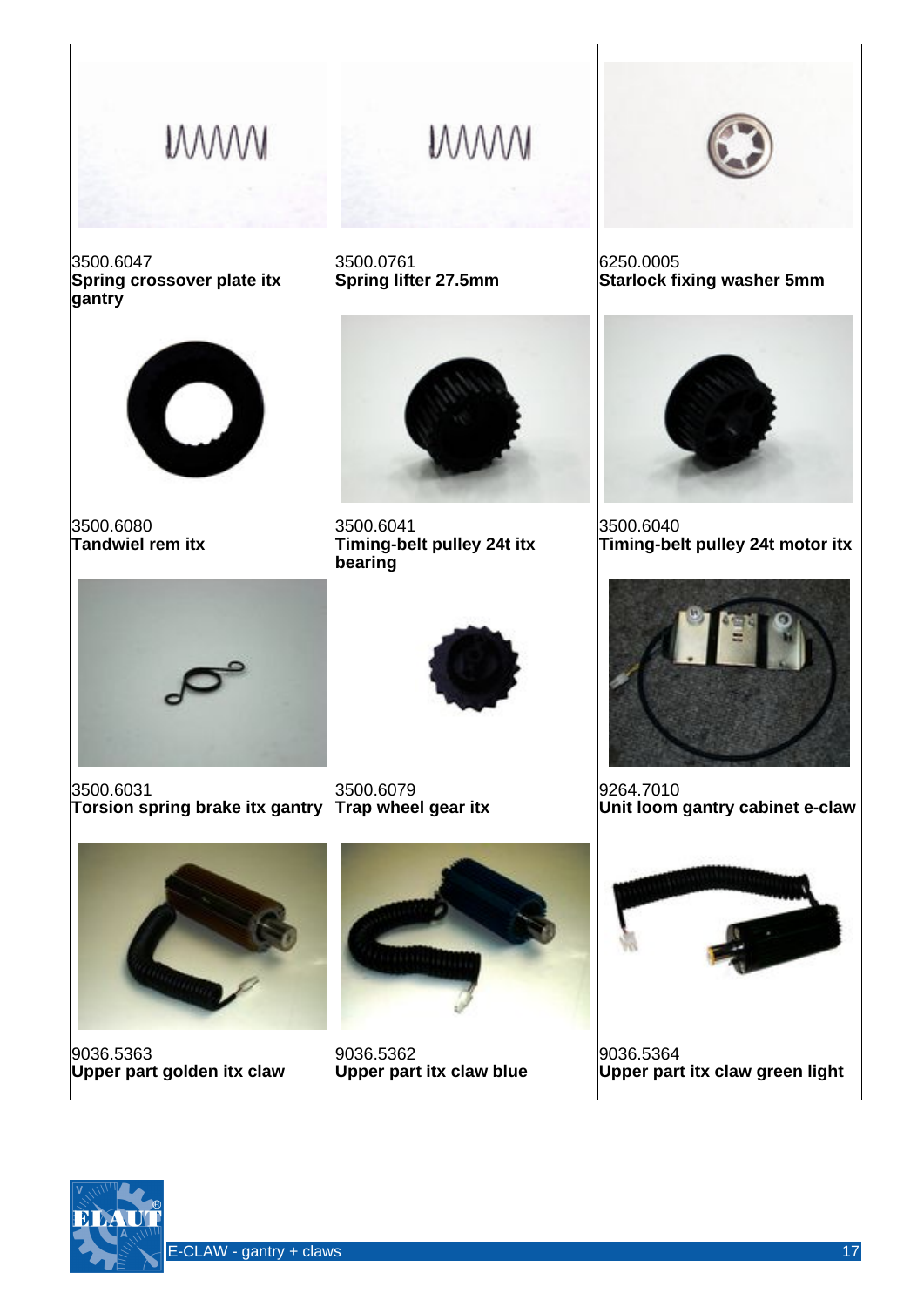



9036.5360 **Upper part itx claw red light [xs] Upper part itx claw small** 9036.5361



3500.9466 **Wheel axle gantry**





3500.6055 **Wheel carrier itx**

3500.6063 **Wheel gantry itx cabinet**



3500.6027 **Wheel hollow with bearing itx gantry**

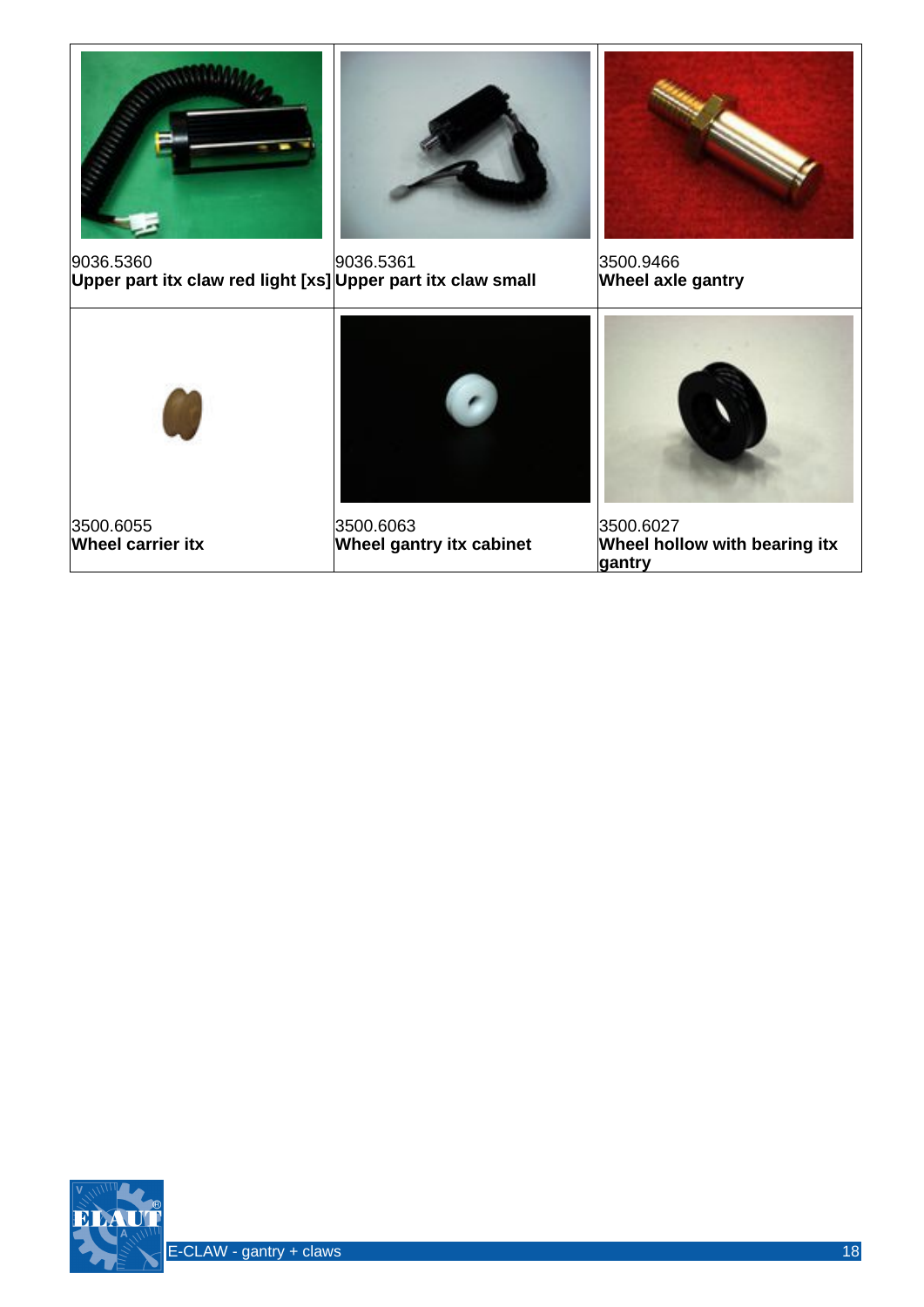#### lighting equipment



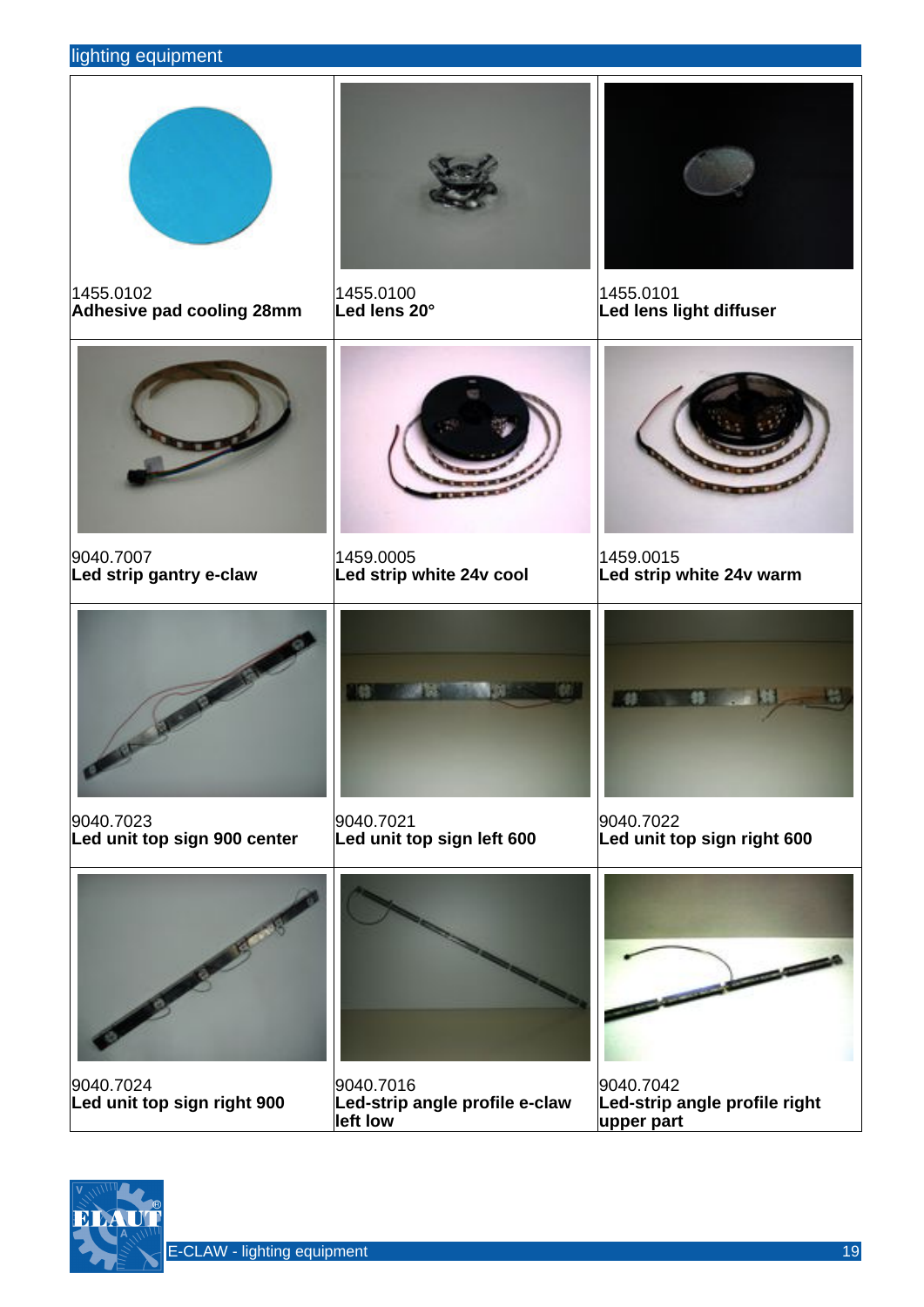

9040.7041 **Led-strip angle profile upper part**



9040.7005 **Led-strip control panel e-claw**



9040.7015 **Led-strip control pannel harmony**



9040.7028 **Led-strip inside control panel harmony**



9040.7006 **Led-strip left angle profile e-cla Led-strip low control panel**





9040.7044 **Led-strip lower side harmony**



9040.7013 **Led-strip prize door 900 low**



9040.7012 **Led-strip prize door low**



9040.7003 **Led-strip pull out drawer e-claw 600**



9040.7004 **Led-strip pull out drawer e-claw 900**



9040.7029 **Led-strip pull out drawer e-claw cosmic**

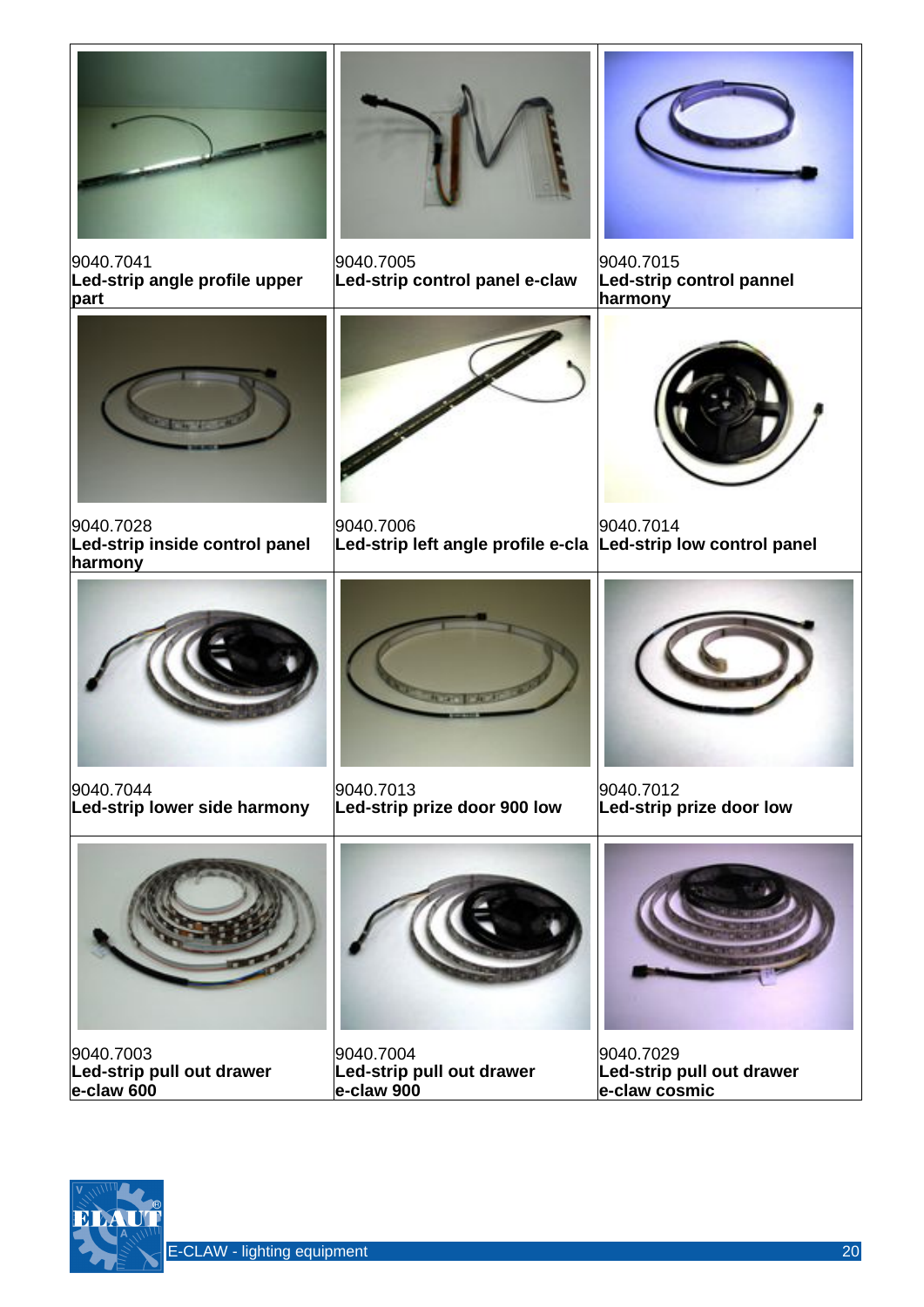

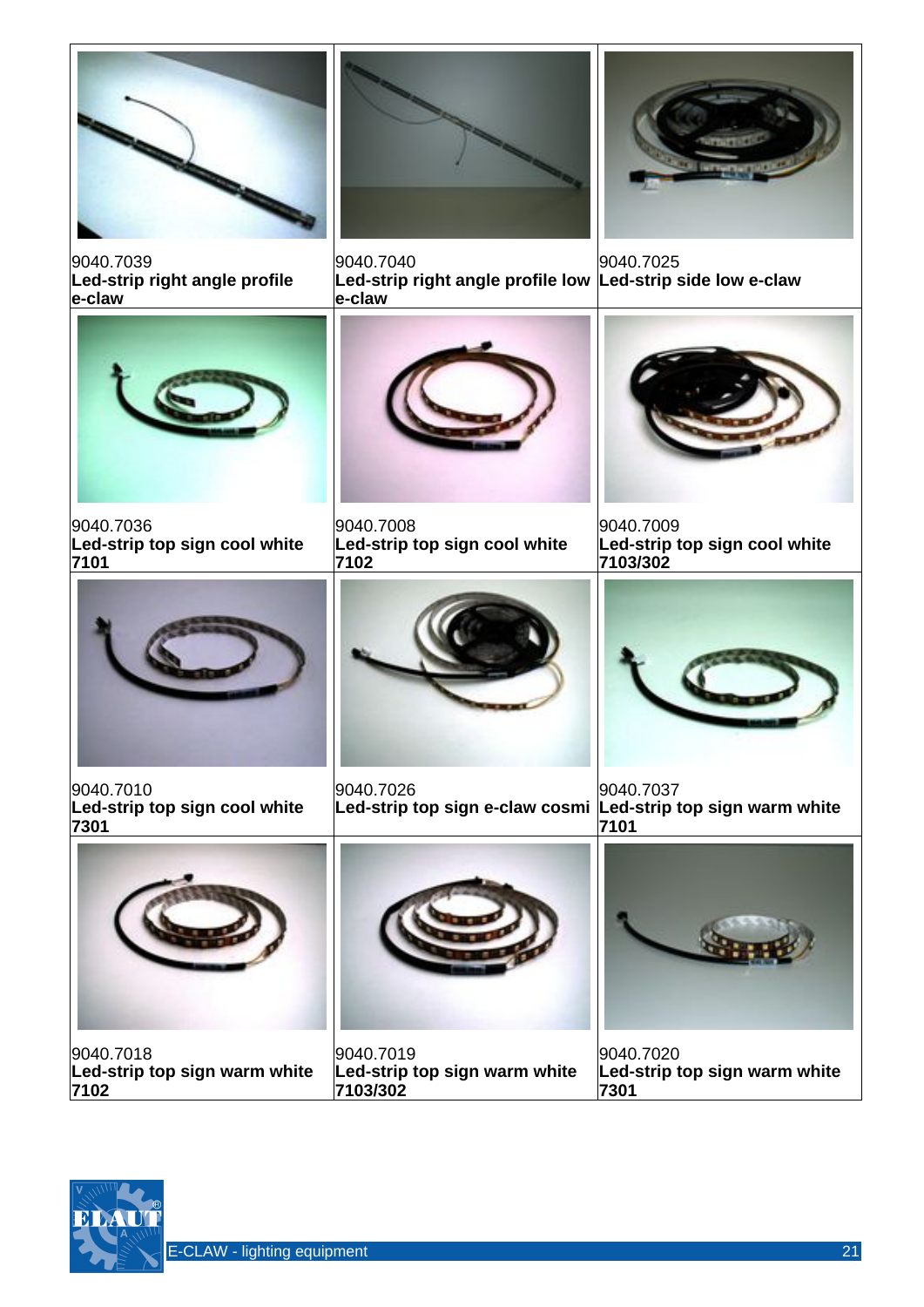





9040.7001 **Led-strip top signe e-claw 600** 9040.7002 **Led-strips top sign e-claw 900**

1459.0008 **Power emitter led 3w warm white**



9040.7011 **White led-strip top sign 200mm**

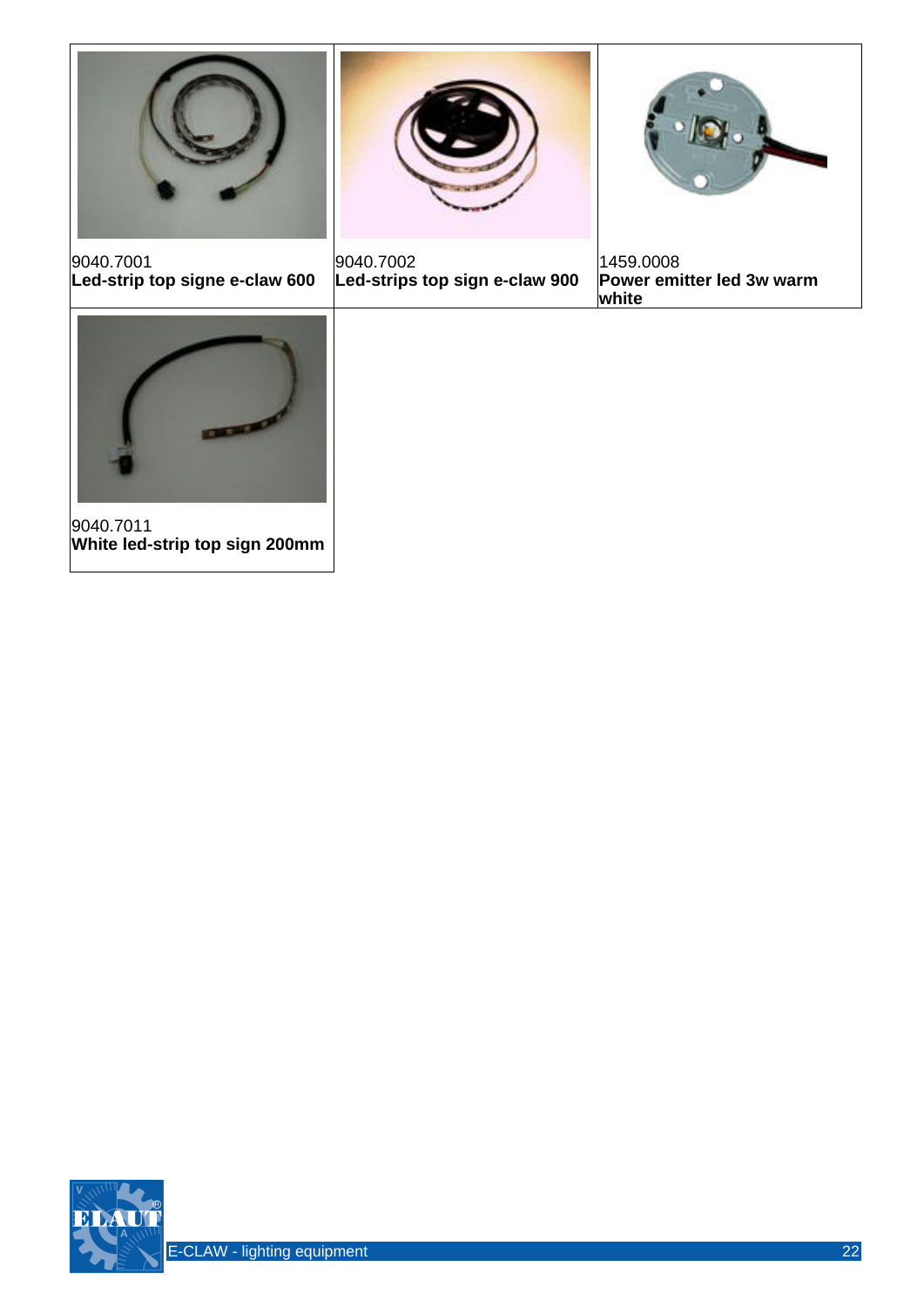|  | printed circuit boards |
|--|------------------------|
|  |                        |
|  |                        |

| 9090.2261<br>Intelli link linker | 9002.2421<br>Pcb gantry xy itx | 9002.2431<br>Pcb gantry z itx |
|----------------------------------|--------------------------------|-------------------------------|
| 9002.2261                        | 9002.2441                      | 9002.2481                     |
| Pcb intelli linker               | Pcb itx basic in/out rev1      | Pcb itx display 2+3           |
|                                  |                                |                               |
| 9002.2971                        | 9002.2511                      | 9002.2504                     |
| Pcb itx rgba driver              | Pcb power splitter itx         | Pcb power stabilizer itx 24v  |
|                                  |                                |                               |
| 9002.2411<br>Power supply itx    |                                |                               |

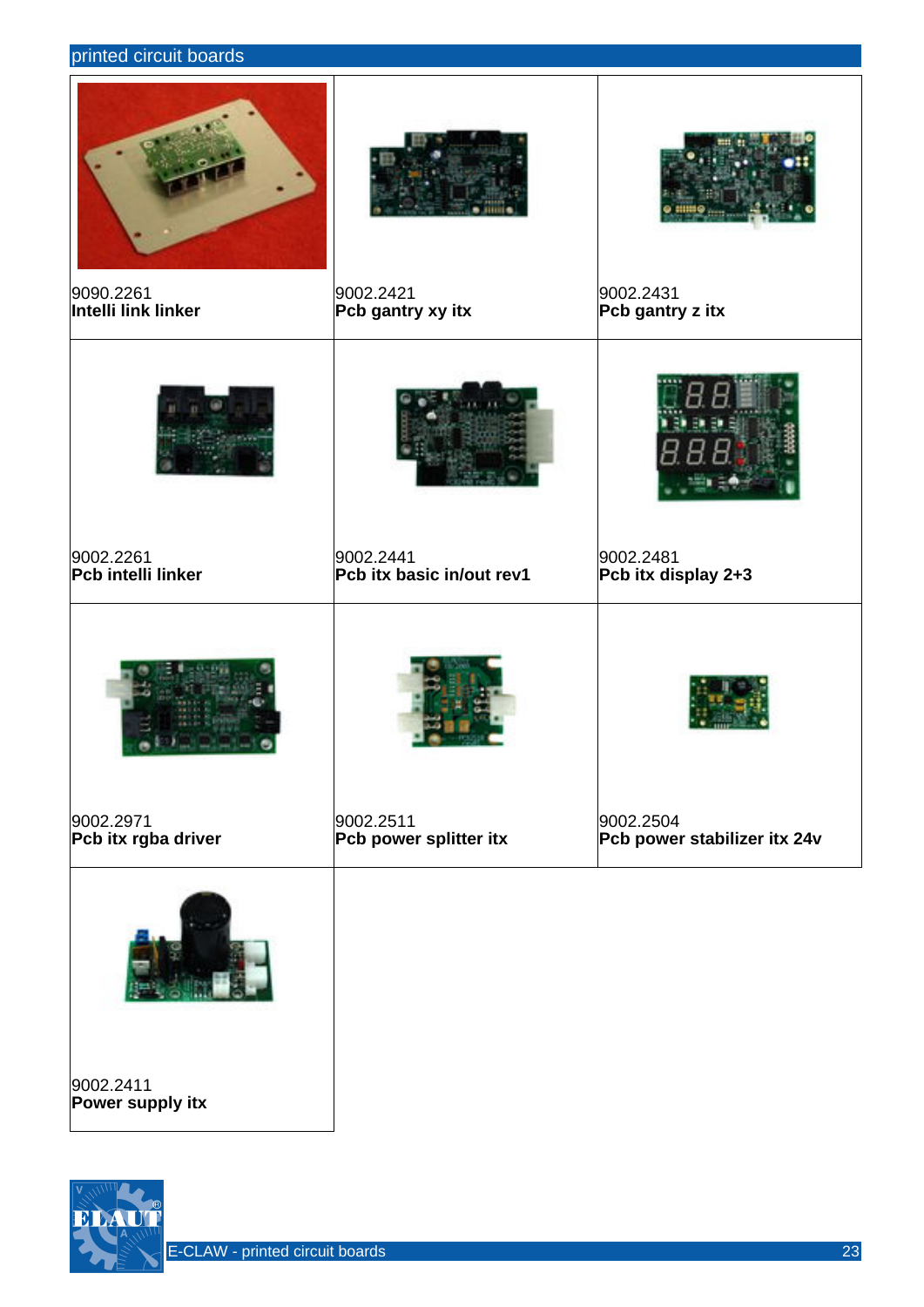#### wiring + connectors

3500.6170





**Claw string with retainer itx gra Connector screw 2p fem** 1763.2102



9015.1131 **Kabel itx gantry z 1000 mk2**



9015.1109 **Kabel itx gantry z 800mm mk2**



9015.1102 **Kabel itx gantry z 900mm mk2**



9015.1101 **Loom cabin itx gantry**



9015.0957 **Loom intelli coin**



9015.0974 **Loom intelli counter dummy**



9015.0954 **Loom intelli counters 6 digits**



9015.1000 **Loom itx bill acceptor mars 12v Loom itx gantry z cosmic mk2** 9015.1130



9015.1155 **Loom itx loudspeacker 1m**